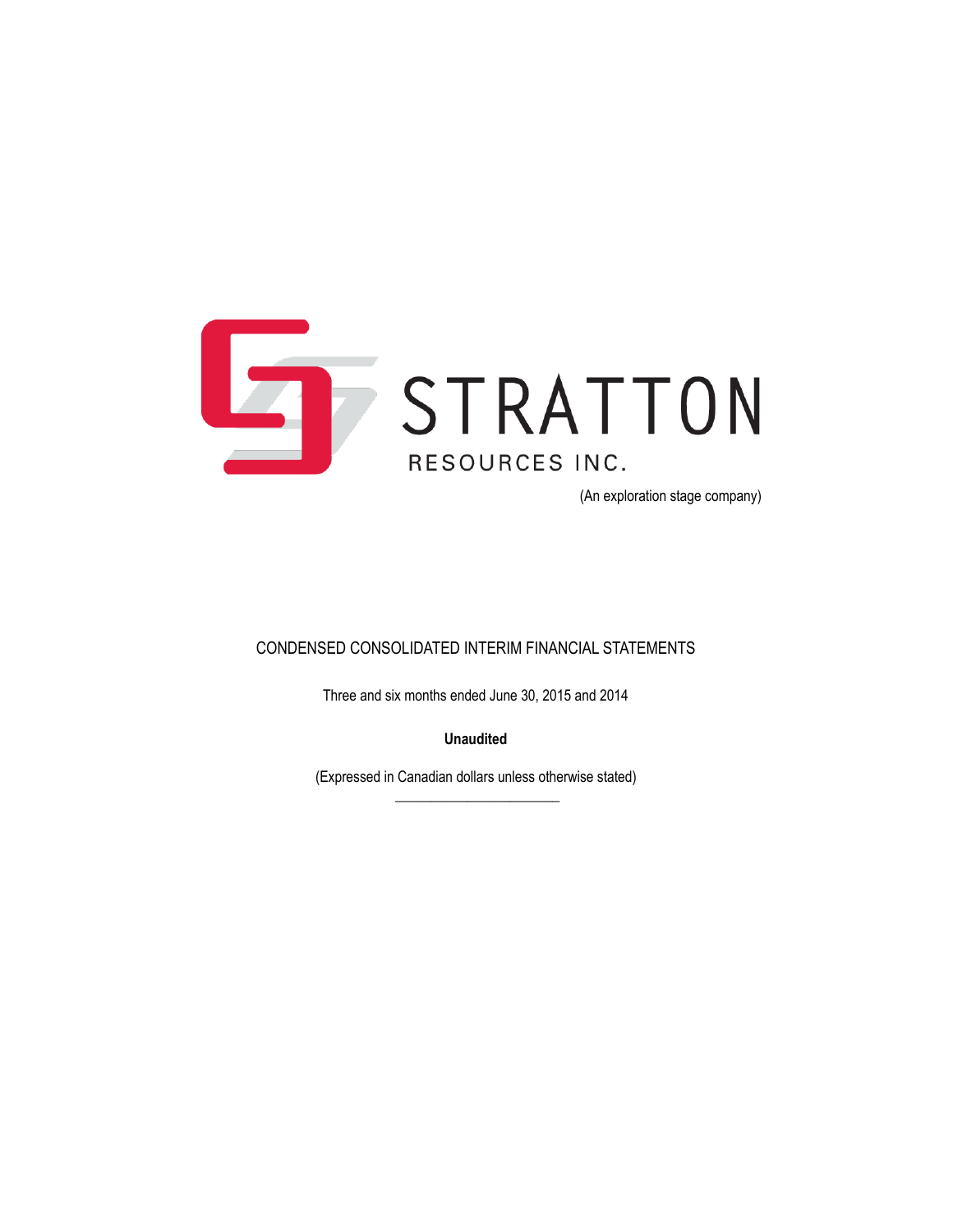### (the "Company")

### CONDENSED CONSOLIDATED INTERIM FINANCIAL STATEMENTS

Three and six months ended June 30, 2015 and 2014

### NOTICE OF NO AUDITOR REVIEW

The accompanying unaudited condensed consolidated interim financial statements of the Company have been prepared by and are the responsibility of Company's management.

The Company's independent auditor has not performed a review of these condensed consolidated interim financial statements in accordance with the standards established by the Canadian Institute of Chartered Accountants for a review of interim financial statements by an entity's auditor.

August 28, 2015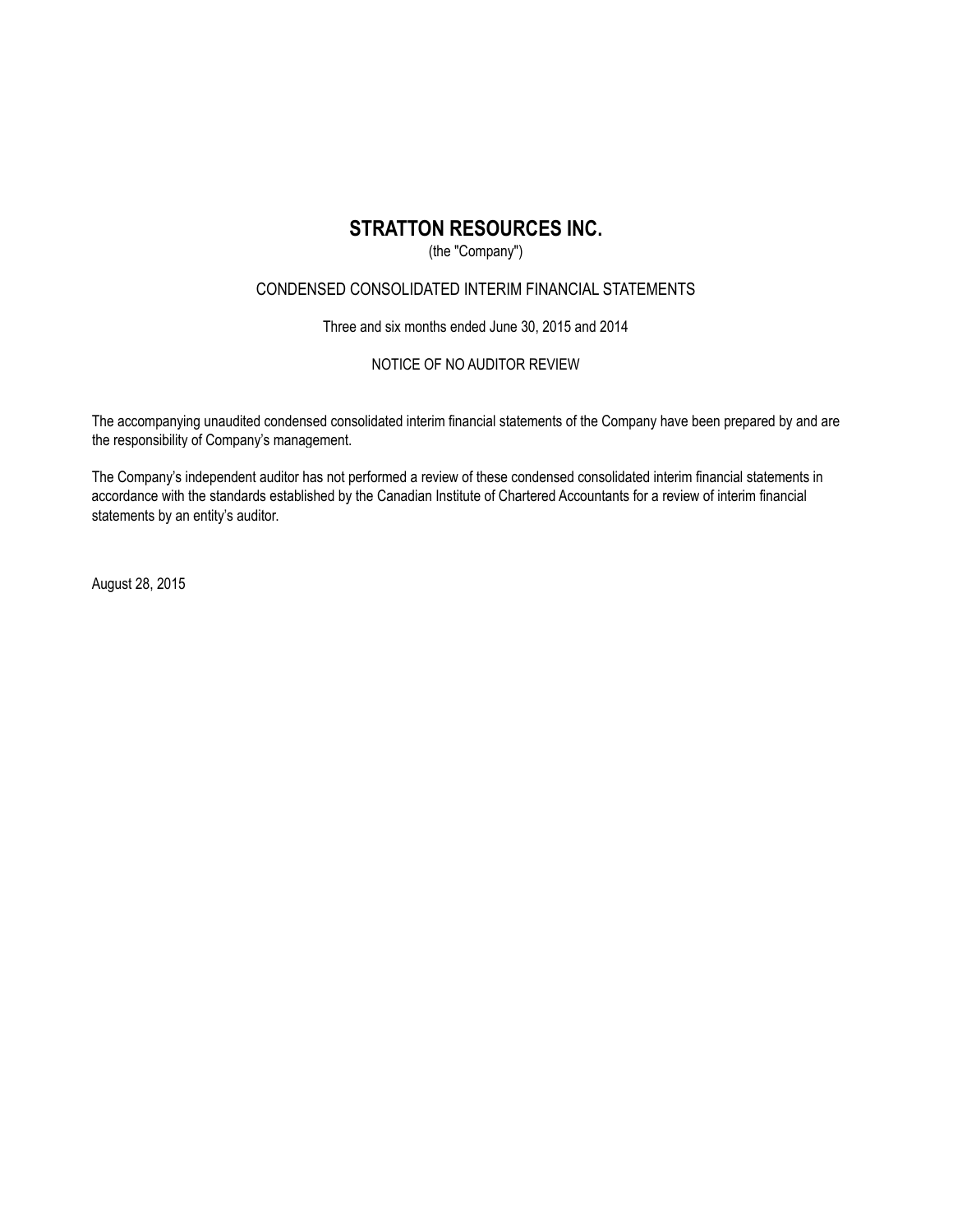**Condensed Consolidated Interim Statements of Financial Position**

Unaudited - (Expressed in Canadian dollars)

|                                            | As at June 30,<br>2015 | As at December 31,<br>2014 |
|--------------------------------------------|------------------------|----------------------------|
| <b>Assets</b>                              |                        |                            |
| <b>Current assets:</b>                     |                        |                            |
| Cash                                       | \$<br>256,910 \$       | 349,440                    |
| Amounts receivable                         | 6,090                  | 5,803                      |
| Prepaid expenses and deposits (note 6)     | 9,592                  | 6,879                      |
|                                            | 272,592                | 362,122                    |
| Non-current assets:                        |                        |                            |
| Exploration and evaluation assets (note 3) | 325,334                | 325,334                    |
| <b>Total assets</b>                        | \$<br>597,926          | \$<br>687,456              |
|                                            |                        |                            |
| <b>Liabilities and Equity</b>              |                        |                            |
| <b>Liabilities</b>                         |                        |                            |
| <b>Current liabilities:</b>                |                        |                            |
| Accounts payable and accrued liabilities   | \$<br>23,485 \$        | 32,153                     |
| Note payable (note 6)                      | 609,388                | 609,388                    |
|                                            | 632,873                | 641,541                    |
| <b>Equity</b>                              |                        |                            |
| Share capital (note 4)                     | 29,086,748             | 29,086,748                 |
| Equity reserves (note 5)                   | 5,039,680              | 5,039,680                  |
| Deficit                                    | (34, 161, 375)         | (34,080,513)               |
|                                            | (34, 947)              | 45,915                     |
| <b>Total liabilities and equity</b>        | \$<br>597,926          | \$<br>687,456              |

Going concern (note 2(e))

Approved on behalf of the Board of Directors:

 *"Shawn Wallace" "Steve Cook"*  Director Director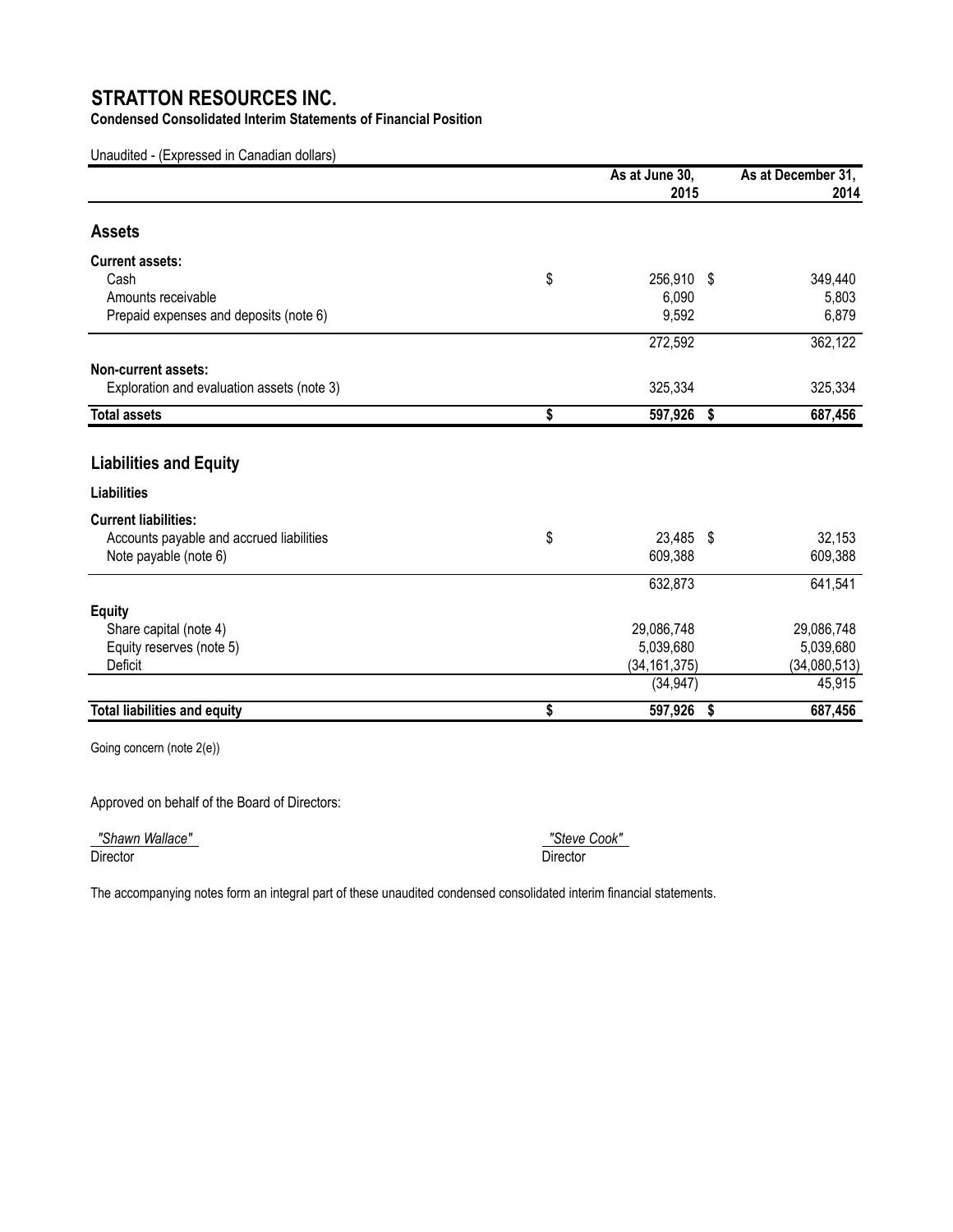### **Condensed Consolidated Interim Statements of Loss and Comprehensive Loss**

Unaudited - (Expressed in Canadian dollars, except share amounts)

|                                                        |    | Three months ended June 30, |  |                    |  |                    | Six months ended June 30, |            |  |  |
|--------------------------------------------------------|----|-----------------------------|--|--------------------|--|--------------------|---------------------------|------------|--|--|
|                                                        |    | 2015                        |  | 2014               |  | 2015               |                           | 2014       |  |  |
| <b>Administration expenses:</b>                        |    |                             |  |                    |  |                    |                           |            |  |  |
| Consulting fees, directors' fees, wages and benefits   | \$ | 11,659 \$                   |  | $11,545$ \$        |  | 21,908 \$          |                           | 22,718     |  |  |
| Legal and professional fees                            |    | 9,116                       |  | 11,872             |  | 21,006             |                           | 16,254     |  |  |
| Regulatory, transfer agent and shareholder information |    | 9,339                       |  | 13,427             |  | 15,319             |                           | 16,630     |  |  |
| Office and administration                              |    | 9,690                       |  | 10,107             |  | 18.705             |                           | 18,808     |  |  |
| Travel, promotion and investor relations               |    | 219                         |  | 2,848              |  | 443                |                           | 6,283      |  |  |
| Bank charges                                           |    | 342                         |  | 348                |  | 569                |                           | 552        |  |  |
|                                                        |    | 40,365                      |  | 50,147             |  | 77,950             |                           | 81,245     |  |  |
| Other (income) expenses:                               |    |                             |  |                    |  |                    |                           |            |  |  |
| Interest and other income                              |    | (294)                       |  |                    |  | (294)              |                           | (1, 132)   |  |  |
| Exploration and evaluation expenditures                |    | 3,690                       |  |                    |  | 3,690              |                           |            |  |  |
| Foreign exchange gain                                  |    | 155                         |  | 1,838              |  | (484)              |                           | 1,372      |  |  |
|                                                        |    | 3,551                       |  | 1,838              |  | 2,912              |                           | 240        |  |  |
| Net loss and comprehensive loss for the year           | S  | 43,916 \$                   |  | 51,985 \$          |  | 80,862 \$          |                           | 81,485     |  |  |
| Basic and diluted loss per share                       | \$ | $0.00 \text{ }$ \$          |  | $0.00 \text{ }$ \$ |  | $0.00 \text{ }$ \$ |                           | 0.00       |  |  |
|                                                        |    |                             |  |                    |  |                    |                           |            |  |  |
| Weighted average number of common shares outstanding   |    | 36,724,164                  |  | 36,724,167         |  | 36,724,164         |                           | 36,724,164 |  |  |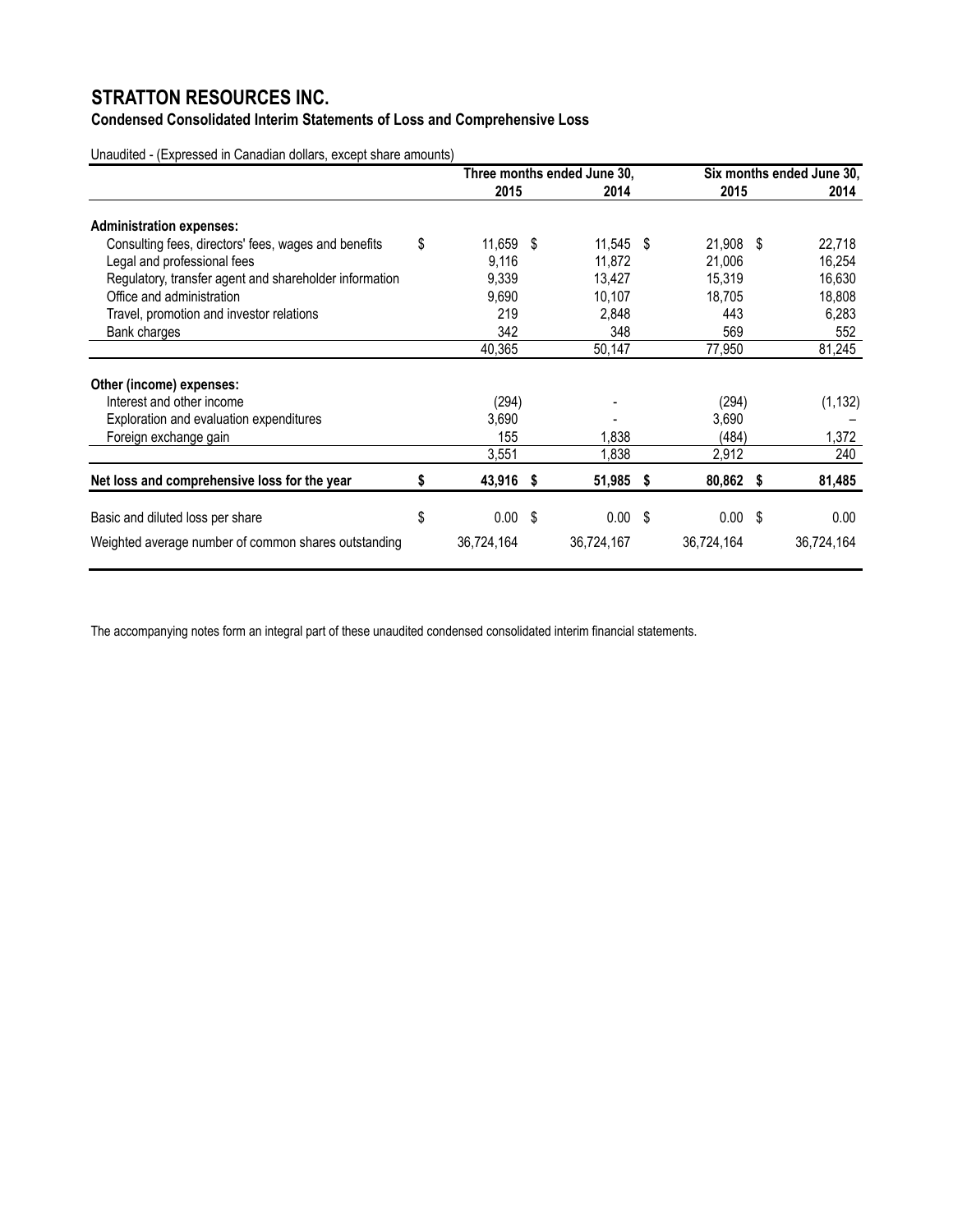**Condensed Consolidated Interim Statements of Changes in Equity**

Unaudited - (Expressed in Canadian dollars, except share amounts)

|                                                                                | Number of         | Share capital   |             | <b>Equity reserves</b> |  |              |  |                 | <b>Deficit</b>                 | <b>Total</b>         |
|--------------------------------------------------------------------------------|-------------------|-----------------|-------------|------------------------|--|--------------|--|-----------------|--------------------------------|----------------------|
|                                                                                | shares            |                 | Share-based |                        |  |              |  |                 |                                |                      |
|                                                                                |                   |                 |             | Warrants               |  | payments     |  | Shares issuable |                                |                      |
| Balance at December 31, 2013<br>Net loss and comprehensive loss for the period | 36,724,164        | 29.086.748   \$ |             | 1,696,913 \$           |  | 3.278.517 \$ |  | $64.250$ S      | $(33,947,626)$ \$<br>(81, 485) | 178.802<br>(81, 485) |
| Balance at June 30, 2014                                                       | $36,724,164$ \ \$ | 29,086,748   \$ |             | 1,696,913              |  | 3,278,517    |  | $64,250$ \ \$   | $(34.029.111)$ \$              | 97,317               |
| Balance at December 31, 2014<br>Net loss and comprehensive loss for the period | 36,724,164        | 29.086.748   \$ |             | 1,696,913 \$           |  | 3,278,517 \$ |  | 64.250          | $(34,080,513)$ \$<br>(80, 862) | 45,915<br>(80, 862)  |
| Balance at June 30, 2015                                                       | 36,724,164        | 29,086,748   \$ |             | 1,696,913              |  | 3,278,517    |  | $64,250$ \$     | $(34, 161, 375)$ \$            | (34, 947)            |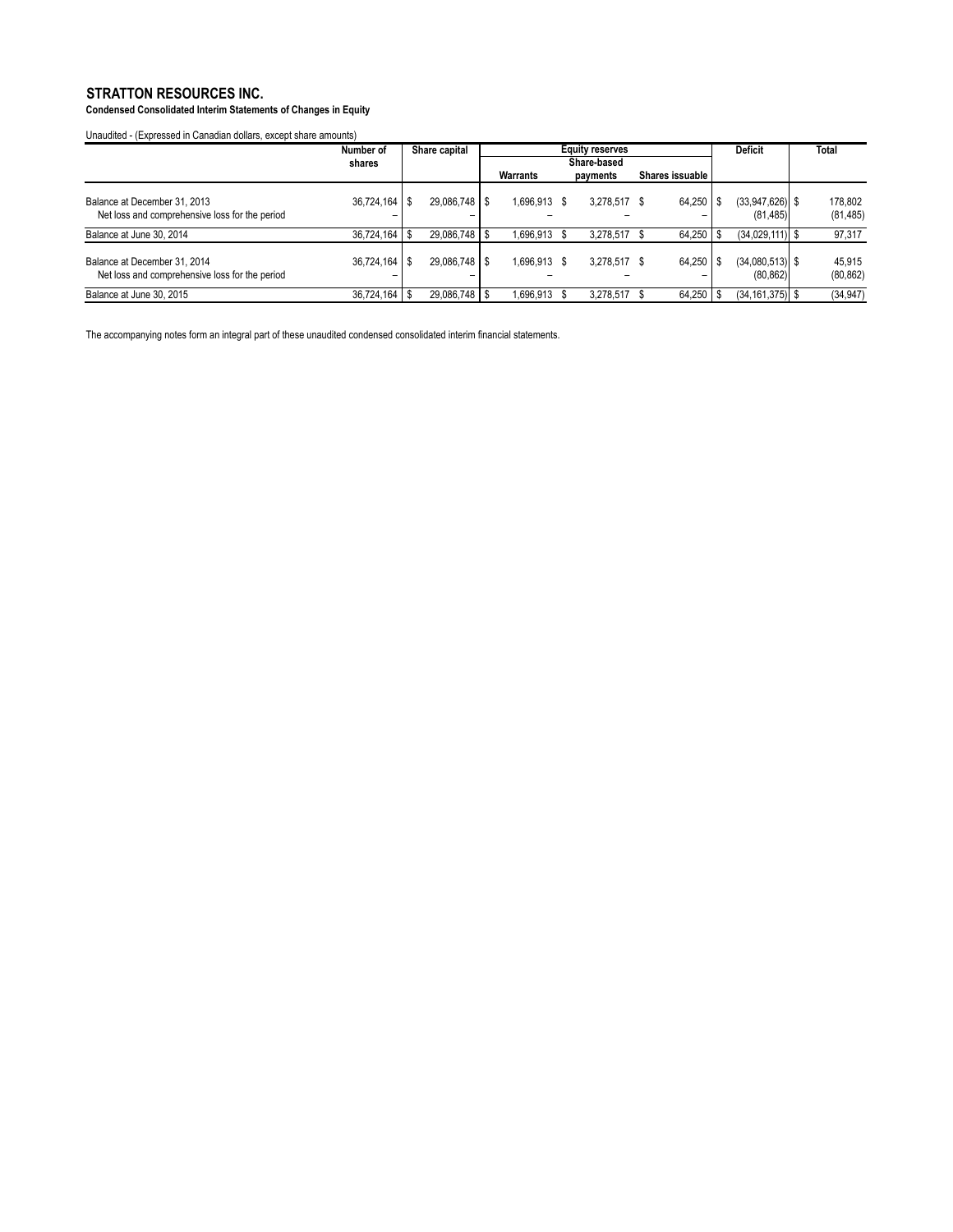**Condensed Consolidated Interim Statements of Cash Flows**

Unaudited - (Expressed in Canadian dollars)

|                                                  | Three months ended June 30, |    |           | Six months ended June 30, |    |           |  |
|--------------------------------------------------|-----------------------------|----|-----------|---------------------------|----|-----------|--|
|                                                  | 2015                        |    | 2014      | 2015                      |    | 2014      |  |
| Cash (used in) provided by:                      |                             |    |           |                           |    |           |  |
| <b>Operating activities:</b>                     |                             |    |           |                           |    |           |  |
| Net loss and comprehensive loss for the period   | \$<br>(43, 916)             | \$ | (51, 985) | \$<br>(80, 862)           | \$ | (81, 485) |  |
| Items not involving cash:                        |                             |    |           |                           |    |           |  |
| Unrealized foreign exchange gain (loss)          | 124                         |    | 28        | (518)                     |    | 607       |  |
| Interest and other income                        | (294)                       |    |           | (294)                     |    | (1, 132)  |  |
| Amounts receivable                               | 45                          |    | (20)      | (287)                     |    | 138,088   |  |
| Prepaid expenses and deposits                    | 1,347                       |    | 3,175     | (2,713)                   |    | 1,172     |  |
| Accounts payable and accrued liabilities         | (10, 518)                   |    | (15, 195) | 1,367                     |    | (22, 775) |  |
| Cash (used in) provided by operating activities  | (53, 212)                   |    | (63, 997) | (83, 307)                 |    | 34,475    |  |
| Investing activities:                            |                             |    |           |                           |    |           |  |
| Exploration and evaluation expenditures (note 8) |                             |    | (1,000)   | (10, 035)                 |    | (1,000)   |  |
| Interest received                                | 294                         |    |           | 294                       |    | 1,132     |  |
| Cash provided by (used in) investing activities  | 294                         |    | (1,000)   | (9,741)                   |    | 132       |  |
| Effect of foreign exchange rate changes on cash  | (124)                       |    | (28)      | 518                       |    | (607)     |  |
| (Decrease) increase in cash                      | (53,042)                    |    | (65, 025) | (92, 530)                 |    | 34,000    |  |
| Cash, beginning of the period                    | 309,952                     |    | 396,291   | 349,440                   |    | 297,266   |  |
| Cash, end of period                              | \$<br>256,910               | \$ | 331,266   | \$<br>256,910             | \$ | 331,266   |  |

Supplemental cash flow information (note 8)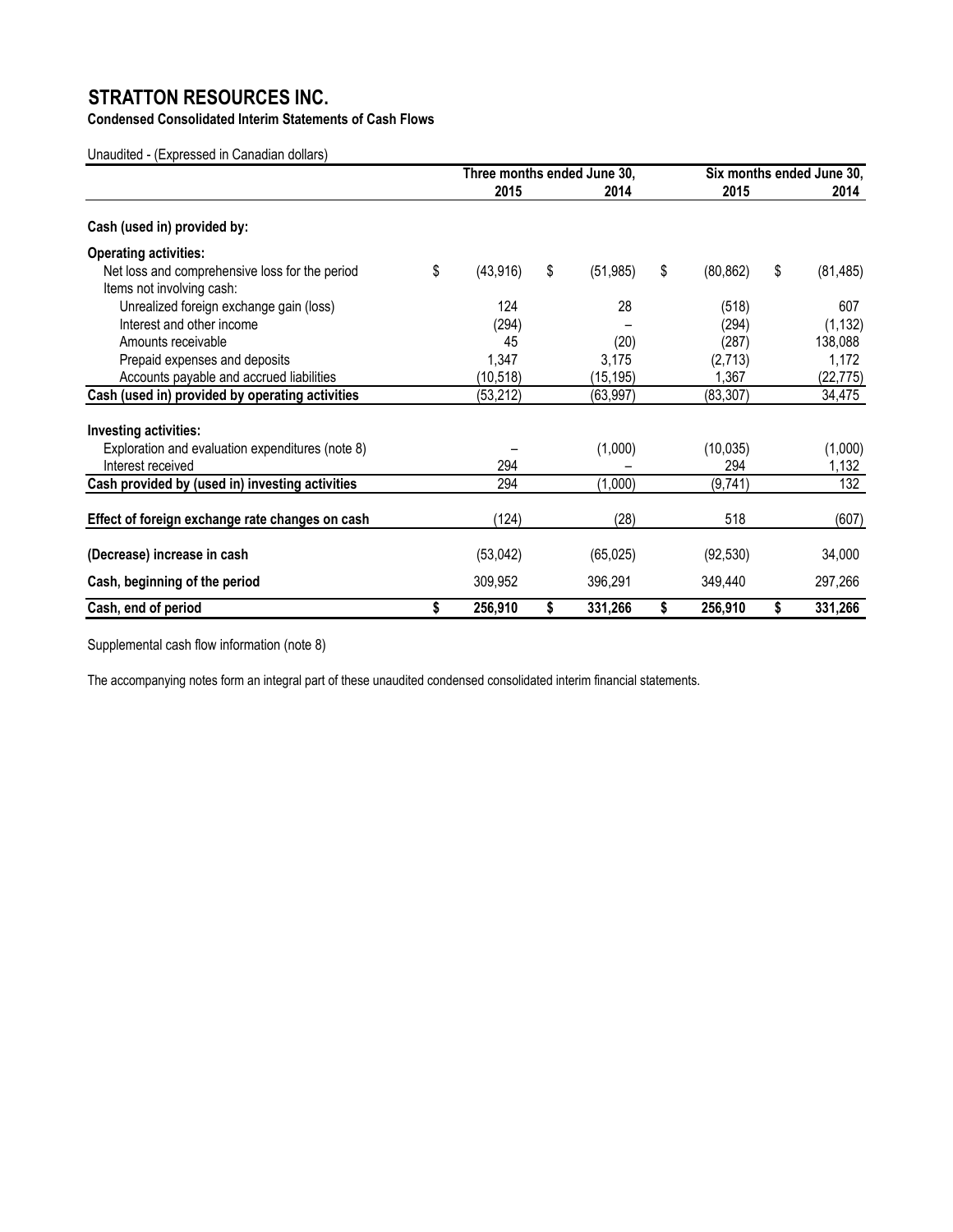Notes to Condensed Consolidated Interim Financial Statements Unaudited – (*Expressed in Canadian Dollars, unless otherwise stated)*

Three and six months ended June 30, 2015 and 2014

#### **1. Corporate information**

Stratton Resources Inc. ("the Company") is incorporated under the Business Corporations Act (British Columbia) and is listed on the TSX Venture Exchange ("the Exchange") as a Tier 2 mining issuer, and its shares trade under the symbol SI.V.

The Company and its subsidiaries are principally engaged in the acquisition, exploration, and development of mineral property interests in North America. The Company has not yet determined whether its mineral property interests contain economically recoverable mineral reserves. The Company's continuing operations and the underlying value and recoverability of the amounts shown for mineral property interests are entirely dependent upon the existence of economically recoverable mineral reserves, the ability of the Company to obtain the necessary financing to complete the exploration and development of its mineral property interests, obtaining the necessary mining permits, and on future profitable production or the proceeds from the disposition of the exploration and evaluation assets.

The head office and principal address of the Company is located at 1199 Hastings Street, Suite 600, Vancouver, British Columbia, V6E 3T5. Canada.

#### **2. Basis of presentation**

(a) Statement of compliance

These condensed consolidated interim financial statements have been prepared in accordance with International Accounting Standard ("IAS") 34, "Interim Financial Reporting" using accounting policies consistent with International Financial Reporting Standards ("IFRS") as issued by the International Accounting Standards Board ("IASB") and interpretations issued by the International Financial Reporting Interpretations Committee ("IFRIC"). The accounting policies followed in these condensed consolidated interim financial statements are the same as those applied in the Company's most recent audited consolidated financial statements for the year ended December 31, 2014 and 2013, except for new accounting standards adopted commencing January 1, 2015 as described in note 2(f). These condensed consolidated interim financial statements should be read in conjunction with the Company's audited consolidated financial statements for the year ended December 31, 2014 and 2013,

These unaudited condensed consolidated interim financial statements were authorized for issue and approved by the Board of Directors of the Company on August 28, 2015.

(b) Basis of measurement and consolidation

The condensed consolidated interim financial statements have been prepared on a historical cost basis.

The Company's functional currency is the Canadian dollar, which is also the Company's presentation currency. These condensed consolidated interim financial statements are presented in Canadian dollars, unless otherwise noted.

These condensed consolidated interim financial statements include the financial statements of the Company and its wholly-owned subsidiaries as follows:

| Subsidiary                                   | Jurisdiction | Ownership |
|----------------------------------------------|--------------|-----------|
| Stratton Resources (Canada) Inc.             | Canada       | 100%      |
| Stratton Resources Holdings Corp. (inactive) | Canada       | 100%      |

Subsidiaries are fully consolidated from the date on which control is transferred to the Company. They are deconsolidated from the date that control ceases. Control exists when the Company has power over an investee, exposure or rights, to variable returns from its involvement with the investee and the ability to use its power over the investee to affect the amount of the Company's returns.

Intercompany balances and transactions have been eliminated on consolidation.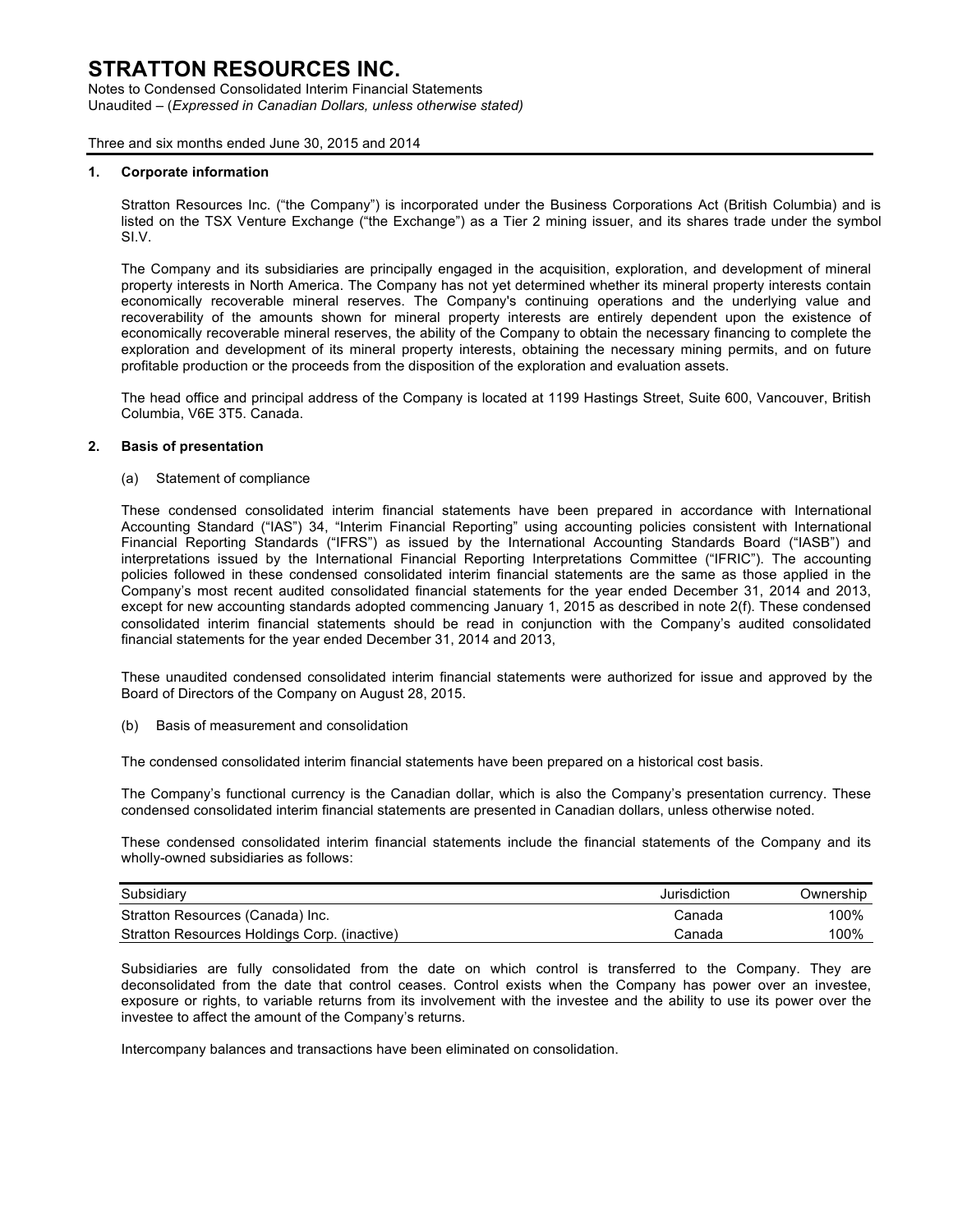Notes to Condensed Consolidated Interim Financial Statements Unaudited – (*Expressed in Canadian Dollars, unless otherwise stated)*

Three and six months ended June 30, 2015 and 2014

#### **2. Basis of presentation (continued)**

#### (c) Critical estimates and judgement

The preparation of consolidated interim financial statements in conformity with IFRS requires the Company's management to make estimates and assumptions about future events that affect the amounts reported in the condensed consolidated interim financial statements and related notes. Actual results may differ from those estimates. Information about areas of judgment and key sources of uncertainty and estimation is contained in the accounting policies and the notes to the Company's audited consolidated financial statements for the year ended December 31, 2014.

#### (d) Foreign currency translation

Transactions in foreign currencies are initially recorded at the functional currency by the use of the exchange rate in effect at the date of the transaction. Unsettled monetary assets and liabilities denominated in foreign currencies are translated into the functional currency by using the exchange rate in effect at the statement of financial position date and the related translation differences are recognised in net income (loss).

Non-monetary items that are measured at historical cost in a foreign currency are translated using the exchange rate in effect at the dates of the initial transactions and are not subsequently remeasured. Non-monetary items measured at fair value in a foreign currency are translated using the exchange rates at the date when the fair value is determined and related translation differences are recognized in net income (loss) or other comprehensive income (loss) consistent with where the gain or loss on the underlying non-monetary asset or liability has been recognized.

#### (e) Going concern of operations

These consolidated financial statements have been prepared on the assumption that the Company will continue to realize its assets and meet its liabilities in the normal course of business as a 'going concern'. The Company has incurred losses since inception and has no source of operating revenue. As at June 30, 2015, the Company has a net working capital deficit of \$360,281, had a deficit of \$34,161,375 and incurred a net loss of \$43,916 and \$80,862 for the three and six months ended June 30, 2015, respectively.

The cash balance of \$256,910 at June 30, 2015 is sufficient to meet the cash requirements for the Company's administrative overhead and maintaining its mineral interests for at least the next twelve months as long as the note payable (note 6(a)) is not called. The holder of the note payable, a related party, has indicated in writing that they will not call the note payable within the next twelve months. The Company's future exploration programs on its Lunar project (note 3) and acquiring interests in new exploration projects will be dependent on the Company's successful raising of additional funds through the issuance of equity.

Management considers that the current economic environment is difficult and the outlook for junior exploration companies presents significant challenges in terms of raising funds through issuance of shares. The Company has been and remains dependent on its capacity to raise funds via equity issuances, under terms that are consistent with the best interests of shareholders, in order to finance its operations. The Company has been successful in raising equity financing in previous years, however, there can be no assurance the Company will continue to be. Management have instituted measures to preserve cash through significantly decreasing its corporate costs and exploration expenditures, and in addition, it has negotiated with related parties extended payment terms on outstanding payables. Management is also pursuing alternative sources of funding.

Management has concluded that the combination of these circumstances represent a material uncertainty that may cast significant doubt on the ability of the Company to continue as a going concern and, therefore, the Company may be unable to realize its assets and discharge its liabilities in the normal course of business. Nevertheless, Management has a reasonable expectation that the Company has adequate resources to continue its current operations for the foreseeable future.

These condensed consolidated interim financial statements contain no provisions for adjustments, which may become necessary if the Company becomes unable to continue on a 'going concern' basis. Such adjustments could be material.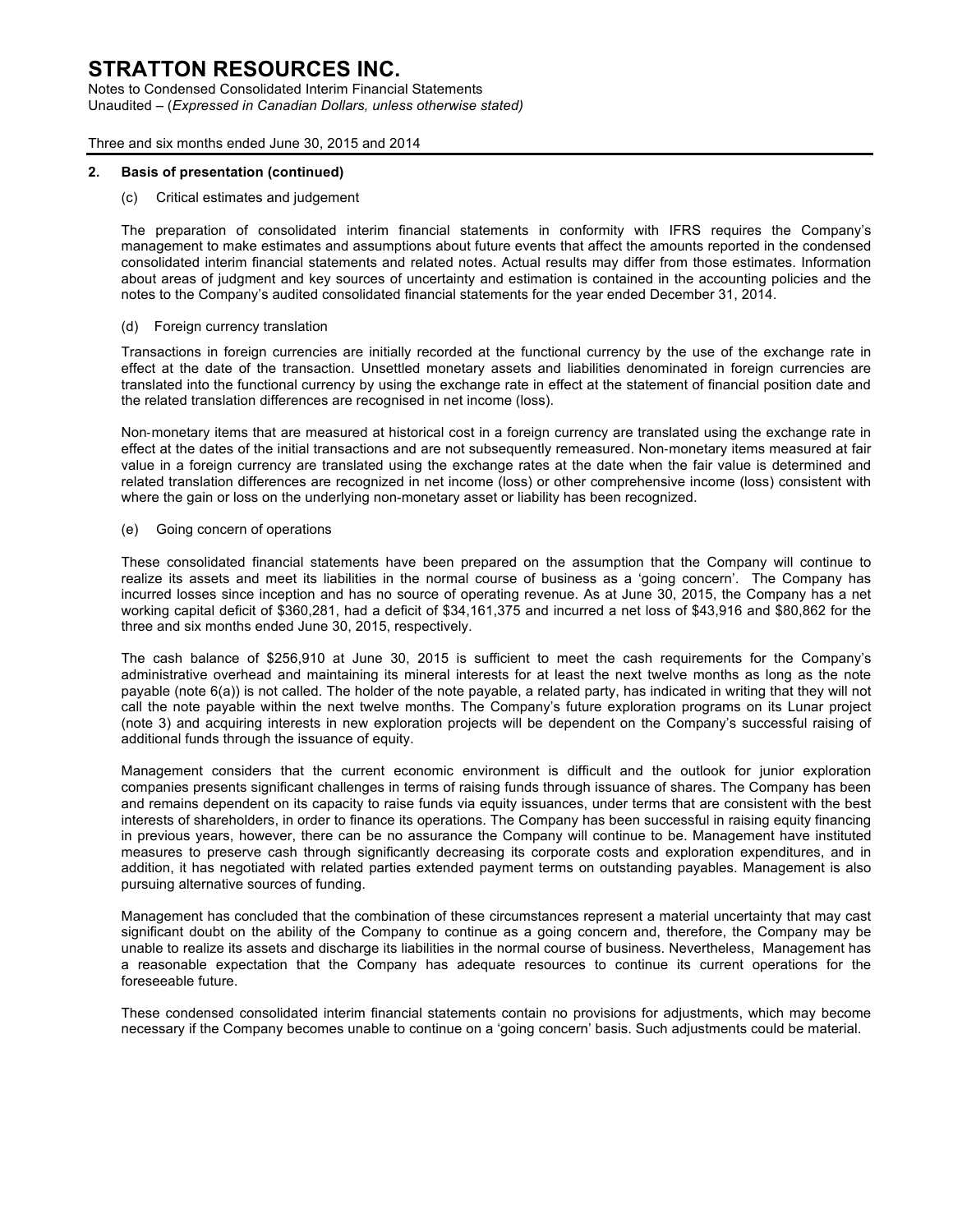Notes to Condensed Consolidated Interim Financial Statements Unaudited – (*Expressed in Canadian Dollars, unless otherwise stated)*

Three and six months ended June 30, 2015 and 2014

#### **2. Basis of presentation (continued)**

(f) Application of new and revised standards

The following new accounting standards are not yet effective and will be adopted by the Company in future periods. The Company is currently evaluating the impact of these new standards on its consolidated financial statements. Based on the Company's current operations, it is not anticipated that these standards will have a material impact on the consolidated results and associated disclosures in the financial statements.

- i) IFRS 9 Financial Instruments: Classification and Measurement. IFRS 9 introduces new requirements for the classification and measurement of financial instruments and is effective for annual periods beginning on or after January 1, 2018, with early adoption permitted.
- ii) IFRS 14 Regulatory Deferral Accounts. IFRS 14 is intended to enhance the comparability of financial reporting by entities engaged in rate-regulated activities and is effective for annual periods beginning on or after January 1, 2016.
- iii) IFRS 15 Revenue from Contracts with Customers. IFRS 15 establishes a single five-step model framework for determining the nature, amount, timing and uncertainty of revenue and cash flows arising from a contract with a customer. The standard is effective for annual periods beginning on or after January 1, 2017, with early adoption permitted.

#### **3. Exploration and evaluation assets**

#### Lunar – Molybdenum Prospect

On August 17, 2011, the Company entered into an agreement with Homegold Resources Ltd ("Homegold"), a British Columbia company, to acquire 30 claims (12,509 hectares) known as the Lunar property ("Lunar"), in British Columbia for \$70,000 and a number of contingently issuable shares as described below. The \$70,000 was paid to Homegold against transfer of the claims to the Company. Subsequent to that, the Company staked additional 9 claims adjacent to Lunar.

Under the terms of the agreement, in the event the Company spends \$2,000,000 on exploring the Lunar claims, it will issue 50,000 common shares to Homegold and 50,000 to Xstract Resources Inc. ("Xstract"), a British Columbia company, as consideration for Xtracts's previous legal rights to the Lunar property. If the Company spends an additional \$3,000,000 it will issue an additional 150,000 shares to Xstract and upon spending a further \$5,000,000 (\$10,000,000 total), the Company will issue Xstract a further 250,000 shares. In the event of a commercial production decision another \$500,000 will be paid to Homegold and after 6 years a minimum \$72,000 per year will have to be paid in advance royalties to Homegold. Homegold also holds a 2% net smelter returns royalty ("NSR") on the property.

| <b>Lunar Project</b>                   | <b>June 30,</b><br>2015 | December 31,<br>2014 |
|----------------------------------------|-------------------------|----------------------|
| Balance at the beginning of the period | \$ 325.344              | \$317,310            |
| Deferred exploration costs:            |                         |                      |
| Permitting fees                        |                         | 1,000                |
| Geological and geophysical fees        |                         | 10,035               |
| Mining exploration tax credit          | -                       | (3,011)              |
| Balance at the end of the period       | \$325,344               | \$ 325,344           |

#### Title to mineral properties

Title to mineral properties involves certain inherent risks due to the difficulties of determining the validity of certain mineral titles as well as the potential for problems arising from the frequently ambiguous conveyancing history characteristic of many mineral properties. The Company has investigated title to its mineral properties and, to the best of its knowledge, title to it is in good standing.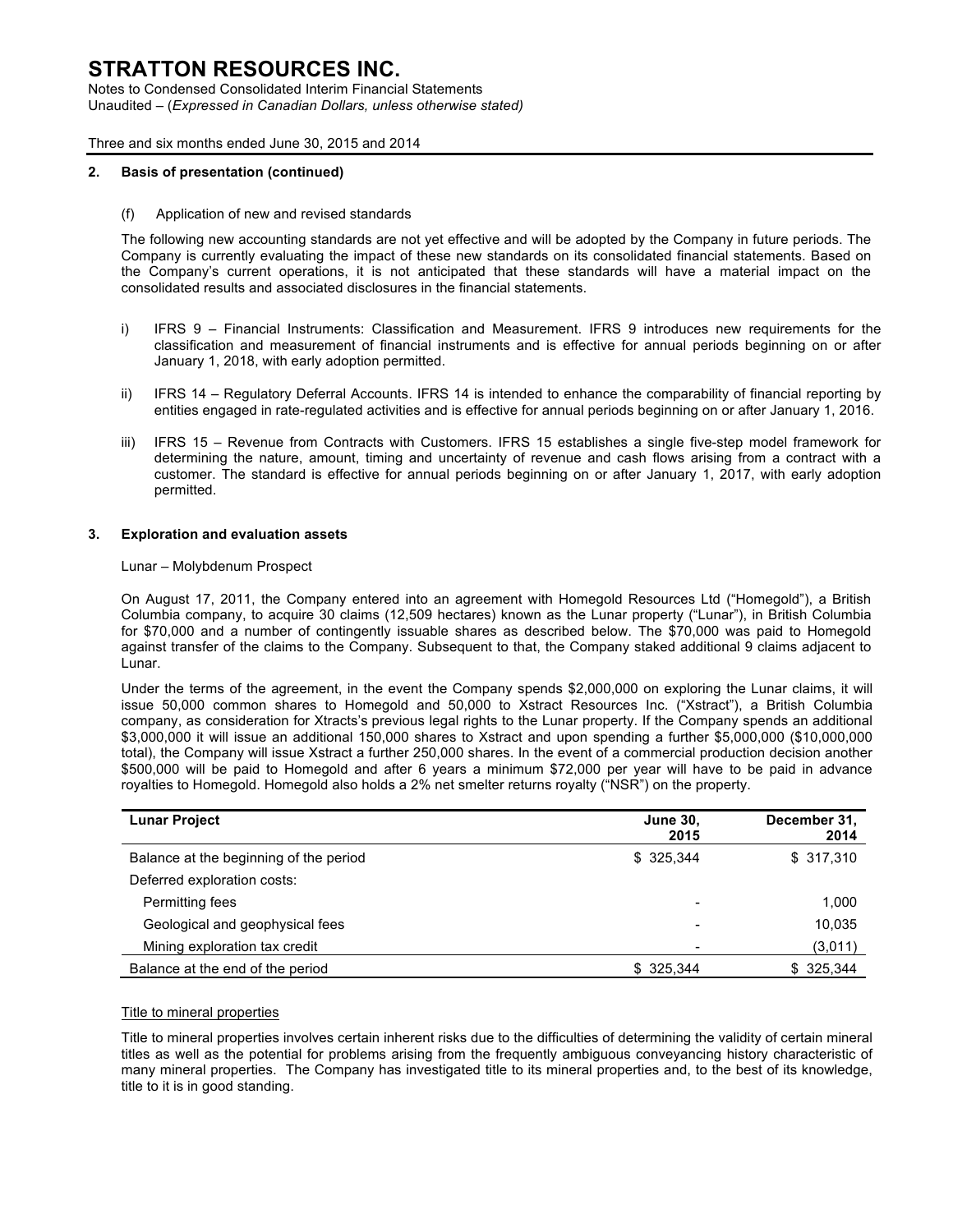Notes to Condensed Consolidated Interim Financial Statements Unaudited – (*Expressed in Canadian Dollars, unless otherwise stated)*

Three and six months ended June 30, 2015 and 2014

#### **4. Share capital**

(a) Authorized

Unlimited common shares without par value.

- (b) Common shares issuance
	- I. Period ended June 30, 2015

During the six months ended June 30, 2015, the Company did not issue any additional common shares.

II. Year ended December 31, 2014

During the year ended December 31, 2014, the Company did not issue any additional common shares.

#### **5. Equity reserves**

#### Share-based payments

The Company maintains a Rolling Share-based Option Plan providing for the issuance of stock options up to 10% of the Company's issued and outstanding common shares. The Company may grant from time to time stock options to its directors, officers, employees and other service providers. The stock options vest 25% on the date of the grant and 12½% every three months thereafter for a total vesting period of 18 months.

As at June 30, 2015 and December 31, 2014, the Company has no stock options outstanding or exercisable.

#### **6. Related party transactions**

All transactions with related parties have occurred in the normal course of operations and are measured at their fair value as determined by management. All amounts are unsecured, non-interest bearing and have no specific terms of settlement, unless otherwise noted.

|                                    | Three months  | Three months  | <b>Six months</b> | <b>Six months</b> |
|------------------------------------|---------------|---------------|-------------------|-------------------|
|                                    | ended         | ended         | ended             | ended             |
|                                    | June 30, 2015 | June 30, 2014 | June 30, 2015     | June 30, 2014     |
| Universal Mineral Services Ltd.(a) | \$23.100      | \$22.401      | \$46.181          | \$42.489          |

(a) Universal Mineral Services Ltd. ("UMS") is a private company with directors and officers in common that, pursuant to an agreement dated March 30, 2012, provides geological, corporate development, administrative and management services to the Company on a cost recovery basis. The Company also holds a 50% non-voting equity interest in UMS, which is carried at cost. As at June 30, 2015, the outstanding payable balance was \$9,367 (December 31, 2014 - \$5,844) and prepaid expenses and deposits balance was \$6,000 (December 31, 2014 - \$6,000).

Effective June 30, 2013, UMS agreed to settle historic payable balances totaling \$609,388 with a note payable for an equivalent value. The note payable bears no interest, has a maturity of December 31, 2015 and is extendable for an additional twelve months at the mutual agreement. The note payable is due on demand.

#### Key management compensation

In addition to the transactions disclosed above, the Company provided the following compensation to key management members:

|                       | Three months  | Three months  | Six months    | <b>Six months</b> |
|-----------------------|---------------|---------------|---------------|-------------------|
|                       | ended         | ended         | ended         | ended             |
|                       | June 30, 2015 | June 30, 2014 | June 30, 2015 | June 30, 2014     |
| Short-term benefits** | \$4,520       | \$5.730       | \$7.753       | \$17.190          |

\*\* An amount of \$4,520 and \$7,753 for the three and six month periods, respectively, is included in related party transactions with UMS (three and six months ended June 30, 2014 - \$5,730 and \$11,460, respectably).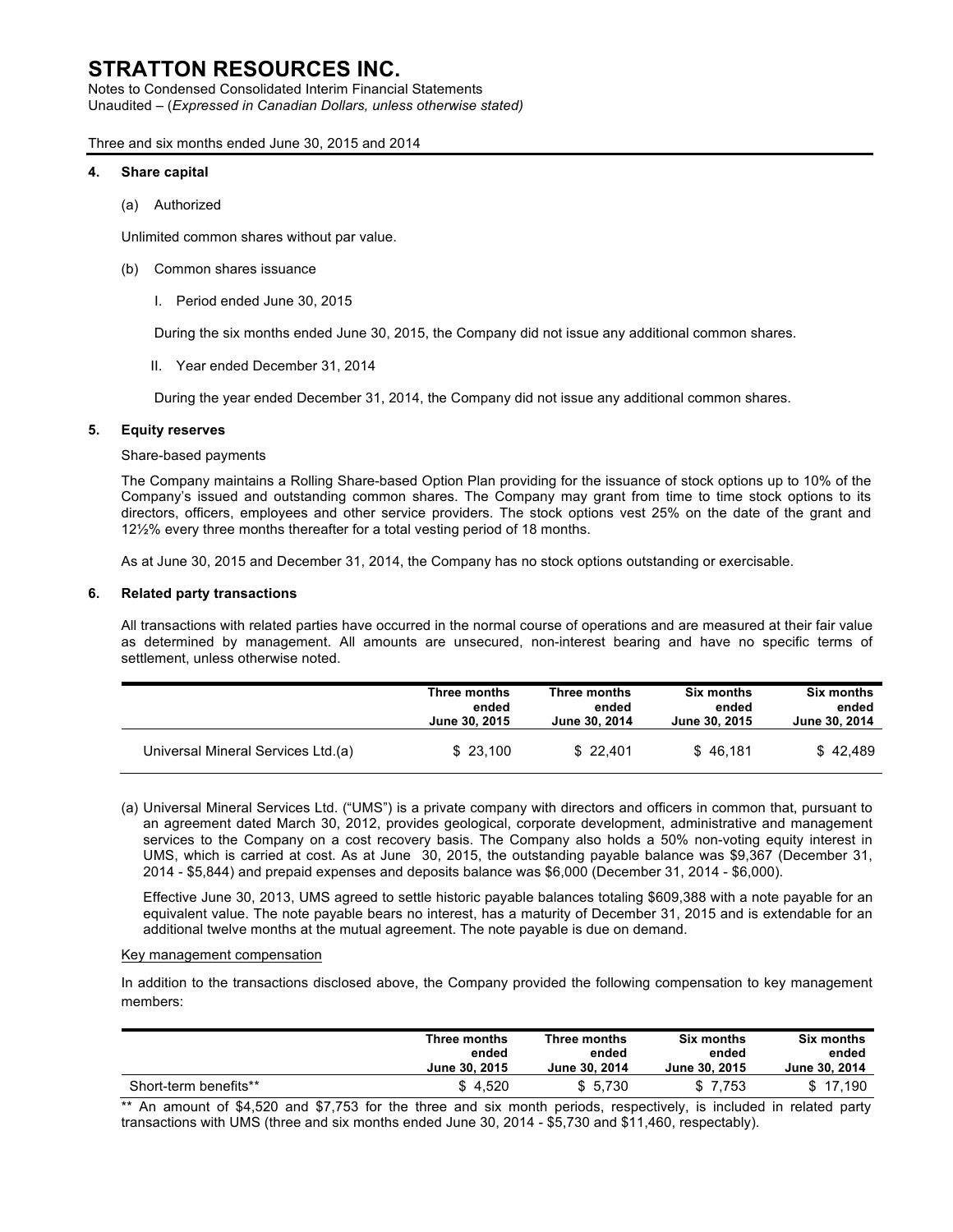Notes to Condensed Consolidated Interim Financial Statements Unaudited – (*Expressed in Canadian Dollars, unless otherwise stated)*

Three and six months ended June 30, 2015 and 2014

#### **7. Financial instruments**

|                              | Category          | <b>Carrying value</b>               |    | June 30, 2015 | December 31, 2014 |                   |
|------------------------------|-------------------|-------------------------------------|----|---------------|-------------------|-------------------|
| <b>Financial assets</b>      |                   |                                     |    |               |                   |                   |
| Cash                         |                   | Loans and receivable Amortized cost | \$ | 256.910       | \$                | 349,440           |
| Receivables                  |                   | Loans and receivable Amortized cost |    | 6.090         |                   | 1,589             |
|                              |                   |                                     | S  | 263.000       | S.                | 348,855           |
|                              |                   |                                     |    |               |                   |                   |
|                              | Category          | Carrying value                      |    | June 30, 2015 |                   | December 31, 2014 |
| <b>Financial liabilities</b> |                   |                                     |    |               |                   |                   |
| Trade payables and other     | Other liabilities | Amortized cost                      | \$ | 23.485        | \$                | 32.153            |
| Note payable                 | Other liabilities | Amortized cost                      |    | 609.388       |                   | 609,388           |
|                              |                   |                                     | \$ | 632.873       | \$                | 652.726           |

#### Fair Value

Financial instruments are evaluated under a fair value hierarchy that reflects the significance of inputs used in making fair value measurements as follows:

Level 1 – quoted prices in active markets for identical assets or liabilities;

Level 2 – inputs other than quoted prices included in Level 1 that are observable for the asset or liability, either directly (market prices) or indirectly (derived from market prices);

Level 3 – inputs for the asset or liability that are not based upon observable market data.

As at June 30, 2015, the Company does not have any financial instruments measured at fair value on the statement of financial position. The Company's cash, receivables, accounts payable and note payable approximate fair value due to their short-term nature.

The Company is expose to the potential loss from various risks as outlined below.

(a) Liquidity risk

The Company manages liquidity risk by maintaining sufficient cash balances. Liquidity requirements are managed based on expected cash flow to ensure there is sufficient capital to meet short-term obligations. The Company estimates that is contractual obligations pertaining to accounts payable and accrued liabilities will be satisfied within one year. As outlined in note 2(c) the Company's liquidity position is dependent on the note payable not being called or, in the event it was, raising additional funds through issuance of equity.

(b) Capital risk management

The Company manages its cash, share capital and equity reserves as capital. The Company's objectives when managing capital are to safeguard the Company's ability to continue as a going concern in order to pursue the acquisition and exploration of mineral properties and to maintain a flexible capital structure which optimizes the costs of capital at an acceptable risk.

The Company manages the capital structure and makes adjustments to it in light of changes in economic conditions and the risk characteristics of the underlying assets. To maintain or adjust the capital structure, the Company may attempt to issue new shares, issue new debt, acquire or dispose of assets or adjust the amount of cash.

The Company is not subject to externally imposed capital requirements.